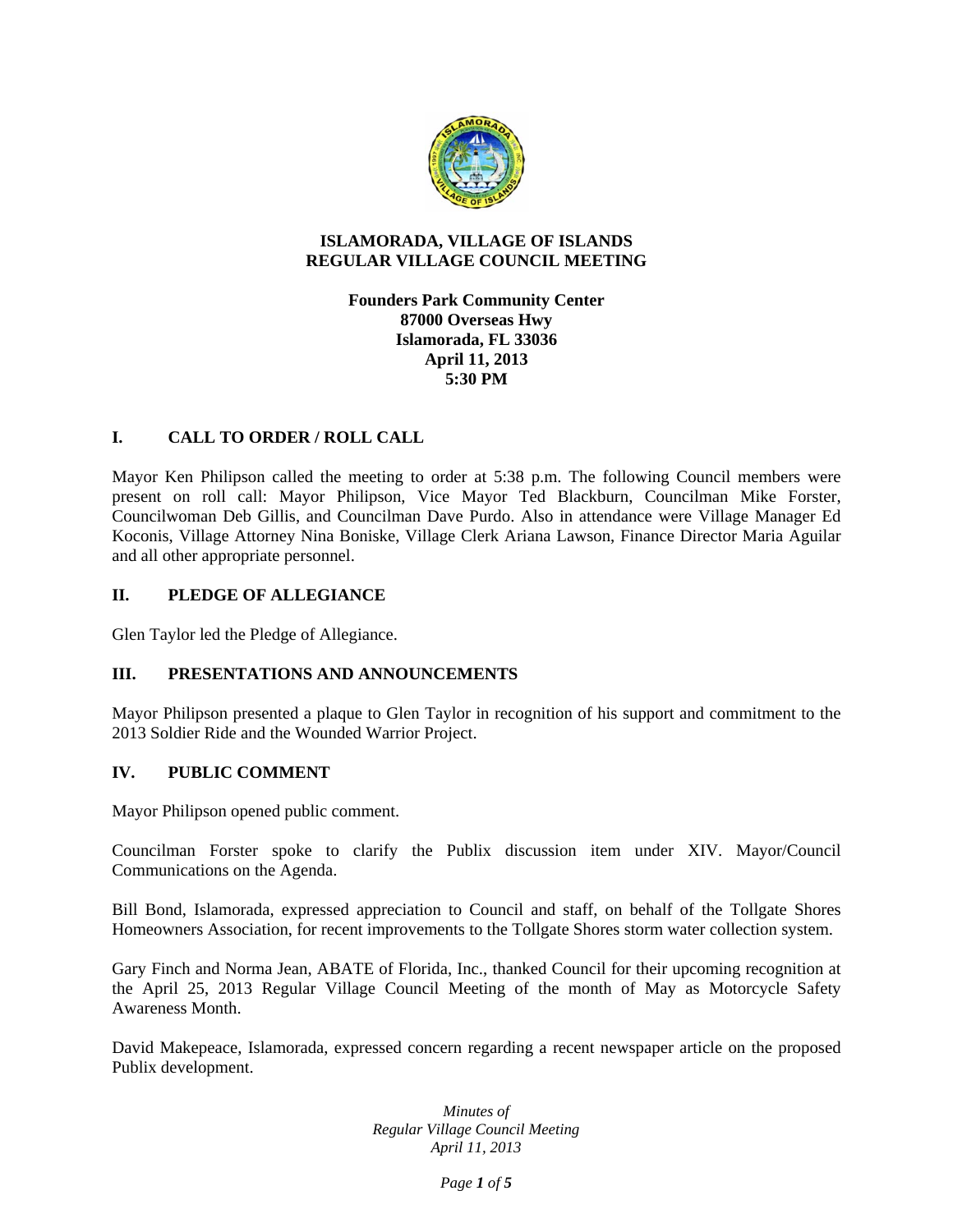Ron Levy, Islamorada, inquired into when the Development Review Committee would meet to review the Fund Equity Group's revised Publix development plans and suggested a public meeting specifically to discuss the proposed Publix development might be beneficial.

David de Haas, Islamorada, proposed an amendment to the Village's Land Development Regulations that would allow formation of a pre-application review council for planned developments over 10,000 square feet.

Mayor Philipson closed public comment.

## **V. AGENDA: Request for Deletion / Emergency Additions**

There were no deletions or emergency additions to the agenda.

#### **VI. CITIZENS' ADVISORY COMMITTEE UPDATES**

Deborah Shonyo-Culebras presented the Landscape Advisory Committee update. The Pineapple Award Presentation was made to Bonefish Bay residents Sue Hooley and Jenny Swarout in acknowledgement and appreciation of their work in beautifying the portion of their neighborhood abutting the U.S. 1 corridor.

Mayor Philipson reported on the Mayors' Challenge, a program to educate residents on water saving and water awareness, and a proclamation he presented on April 9, 2013 at the Wyland Clean Water Challenge Day. Mayor Philipson also announced the Paddle Exploration of San Pedro Underwater Archeological State Park that took place today earlier in the day as part of Expedition Florida 500 series presented by Texas resident Justin Riney in conjunction with Florida Museums of the Seas, Florida State Parks and NOAA.

## **VII. VILLAGE MANAGER REPORTS AND UPDATES**

Village Manager Ed Koconis introduced Thomas Darnell, Managing Director of VacantRegistry.com. Mr. Darnell delivered a presentation to Council on the services offered by his organization, which partners with local governments to find points of contact for distressed or abandoned homes undergoing the foreclosure process. Mayor Philipson expressed his support for the services provided by VacantRegistry.com. Councilman Purdo inquired into the specific services the organization could provide for low income housing. Mr. Darnell stated that he could provide additional information directly to Councilman Purdo following the Regular Village Council Meeting. Vice Mayor Blackburn thanked Mr. Darnell for his presentation.

#### **VIII. CONSENT AGENDA**

| TAB <sub>1</sub> |
|------------------|
|                  |

March 14, 2013 Regular Village Council Meeting

March 15, 2013 Special Call Village Council Meeting Executive Session (Case No. 07-CA-582-P)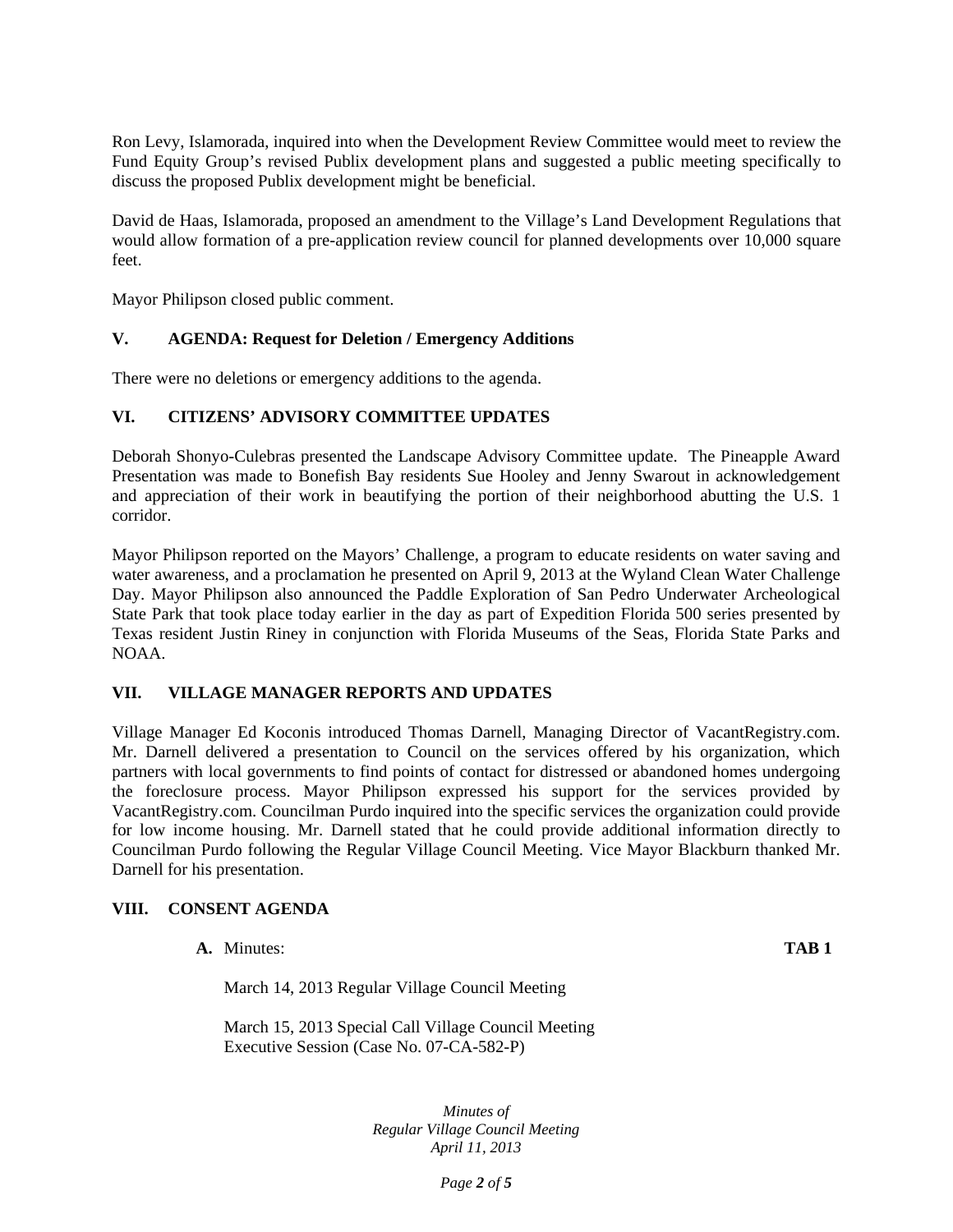**B.** Resolution Approving FEMA FY 2012 Assistance to Firefighters **TAB 2**  Grant Agreement Number EMW-2012-FO-06826

Councilman Purdo offered a motion to approve the consent agenda. Councilman Forster seconded the motion. Mayor Philipson called for all in favor. The motion passed 5-0.

## **IX. ORDINANCES**

**A.** First Reading – Ordinance Amending the Comprehensive Plan to **TAB 3** Amend Transfer of Development Rights (TDRS)

Village Attorney James White read the title of the ordinance. Assistant Director of Planning, Cheryl Cioffari presented the staff report. Mayor Philipson called for public comment; there was none. Councilman Purdo offered a motion to approve; Councilwoman Deb Gillis seconded the motion. The motion passed 5-0.

> **B.** First Reading – Ordinance Amending the Land Development Regulations **TAB 4** To Amend Transfer of Development Rights (TDRS)

Village Attorney James White read the title of the ordinance. Assistant Director of Planning, Cheryl Cioffari presented the staff report. Mayor Philipson called for public comment; there was none. Councilman Purdo offered a motion to approve; Councilwoman Gillis seconded the motion. The motion passed 5-0.

## **X. QUASI-JUDICIAL**

There were no quasi-judicial items on the agenda.

## **XI. RESOLUTIONS**

**A.** Proposed Resolution Re-establishing the Ad Hoc Solid Waste Services **TAB 5**  Citizens Advisory Committee

Village Attorney James White read the title of the resolution. Village Manager Ed Koconis presented the staff report. Mayor Philipson called for public comment; there was none. Councilwoman Gillis offered a motion to approve and re-appoint all previous Committee members. Mayor Philipson read the list of members: Don Achenberg, Dave Boerner, Dick Hagood, George Hertel and David Makepeace. Councilman Blackburn seconded the motion. The motion passed 5-0.

> **B.** Resolution Approving Re-Encumbrance of Funds for FY 2010-2011 **TAB 6**  Lapsed Purchase Orders and Increase of the FY 2012-2013 Budget To Reflect Approved Uses of Fund Balance and Unrestricted Net Assets

Village Attorney James White read the title of the Resolution. Finance Director Maria Aguilar presented the staff report. Mayor Philipson called for public comment; there was none.

Councilman Forster noted that there were General Funds budgeted for annual buoy maintenance; Ms. Aguilar explained that the funds will be reimbursed by Monroe County under a Boating Improvement Funds grant and Public Works / Parks and Recreation Director John Sutter explained that the work is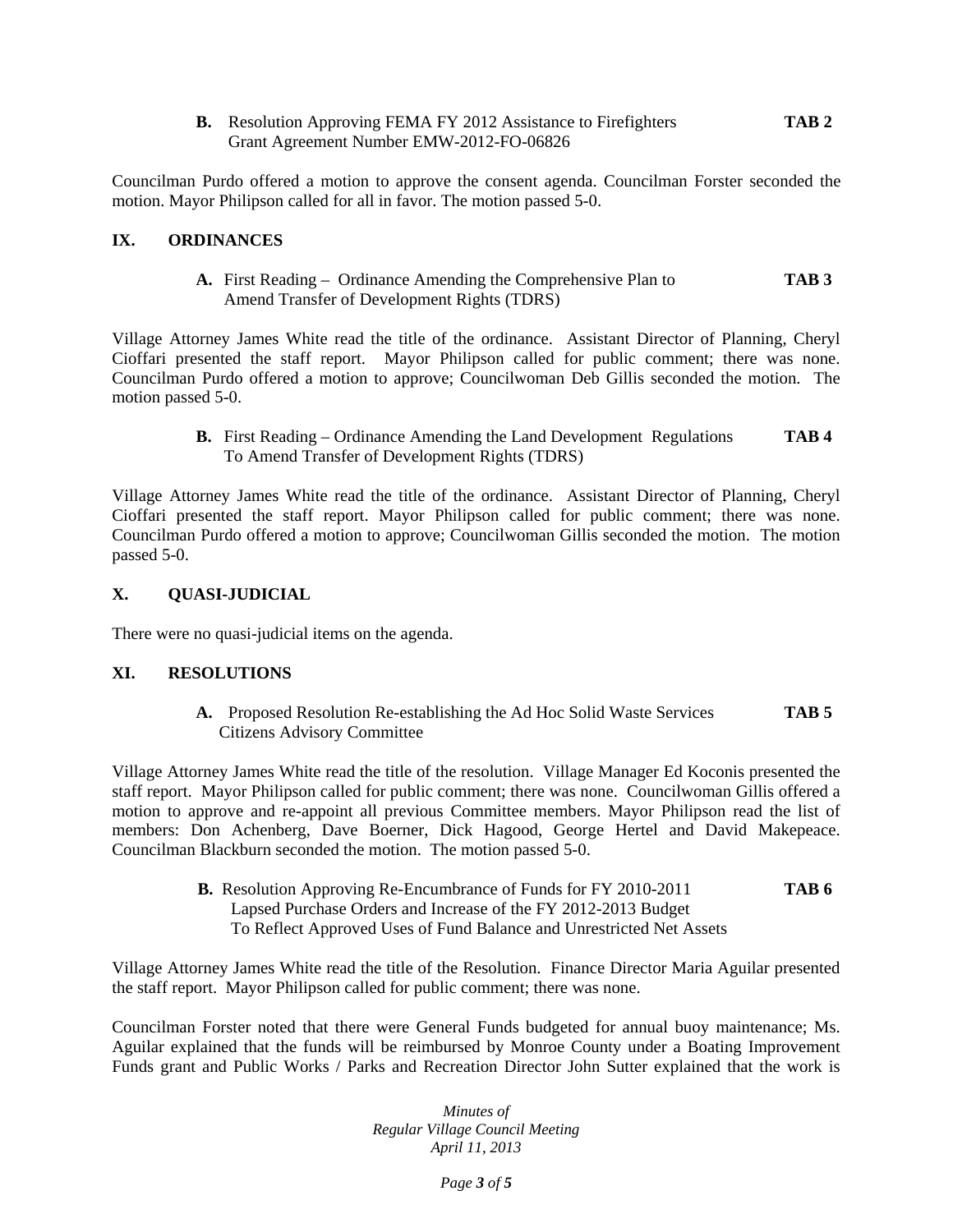currently underway by a marine contractor. Councilman Forster expressed the desire to receive a report of checks written by the Village each month. Council consensus was that such information should be requested individually on an as-needed basis from the Finance Director. Mayor Philipson inquired as to the status of the Monroe County Wayfinding Program. Mr. Sutter stated that he would review the status and provide an update directly to Mayor Philipson.

Councilwoman Gillis offered a motion to approve the resolution; Councilman Forster seconded the motion. The motion passed 4-0, with Councilman Purdo absent for the vote.

> **C.** Resolution Authorizing the Filing of Litigation on Behalf of the Village **TAB 7** by Special Legal Counsel for the Deepwater Horizon Spill BP Claim

Village Attorney James White read the title of the resolution. Village Attorney Nina Boniske presented the staff report. Mayor Philipson called for public comment; there was none. Councilwoman Gillis offered a motion to approve; Councilman Purdo seconded the motion. The motion passed 5-0.

# **XII. MOTIONS**

No motions were made.

## **XIII. WASTEWATER MATTERS**

**A.** Wastewater Project Update

Wastewater Program Manager Greg Tindle reported that the wastewater transmission line in Key Largo from CVS northbound is complete and that the next phase, from CVS southbound to Islamorada, will begin in a few weeks. Mr. Tindle also reported that vacuum line construction along the Old Highway on Plantation Key will also begin in a few weeks, upon permit approval by the Florida Department of Environmental Protection, and that all lines have been installed on North Plantation Key and that vacuum pits there are currently being connected.

Councilman Purdo expressed concern over paving patchwork in North Plantation Key. Councilman Blackburn issued a reminder to contractors to hire locally when feasible. Councilman Forster requested repairs be made to the patches on Seminole Boulevard and US-1.

Mayor Philipson called for public comment. Cheryl Culberson, Islamorada, offered public comment on the need for repairs to the patchwork on Seminole Boulevard. Mayor Philipson closed public comment.

## **XIV. MAYOR / COUNCIL COMMUNICATIONS**

## **A.** Publix Discussion – Councilman Forster

Councilman Forster recommended that direction be given to staff to proactively provide Council materials and documentation of large scale proposed developments in the Village to edify Council before they are approached by members of the public. Councilman Forster stated Russell Street should not be included in any ingress or egress of the proposed Publix development.

Village Attorney Nina Boniske advised Council of the quasi-judicial hearing procedures for this item and in general.